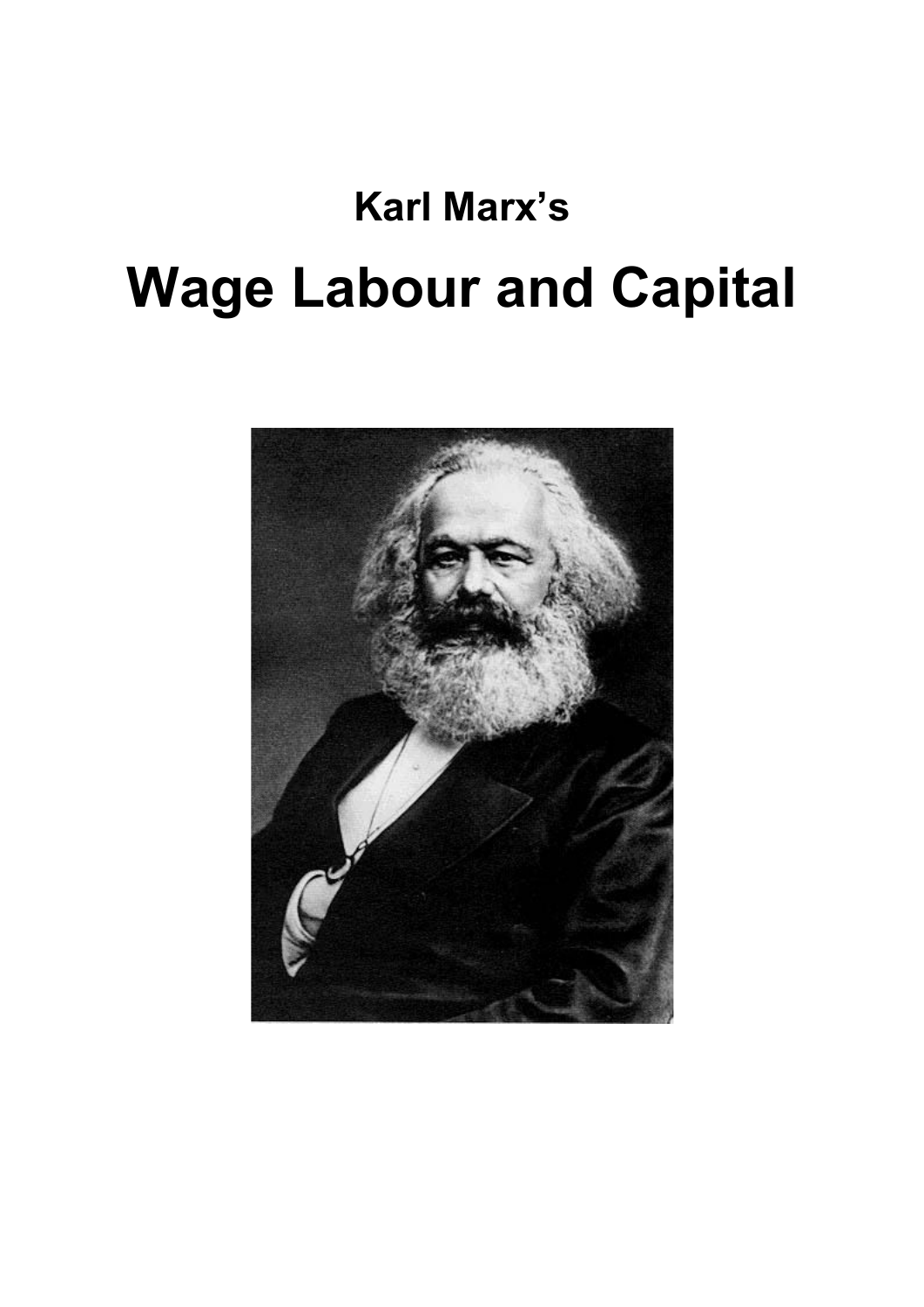## **A Study Guide**

In *Wage Labour and Capital,* Marx sets out, in embryonic form, a theory of capitalist relations of production. This text was published for the first time, in the April of 1849, in *Neue Rheinische Zeitung*, a newspaper which Marx had founded and was editing in Cologne, following the spread of revolutionary activity from France to Germany in the March of 1848. $^\mathrm{1}$ 

Marx published over 80 articles in *Neue Rheinische Zeitung*, the first edition of which came out in June 1848. The subtitle of this newspaper was 'organ of democracy', and, at first, it supported the radical liberals, who were the left wing of the Parliament in Frankfurt, against the King (Friedrich Wilhelm IV). However, in the April of 1849, following counterrevolutionary activity in France and Germany, Marx abandoned the policy of co-operation with the radical liberals and argued for the establishment of an independent workers' party. In response to the new revolutionary line, the Government shut down the newspaper in the May of 1849, at which point Marx returned to Paris.

Marx had delivered the five articles which were published in *Neue Rheinische Zeitung* as a series of lectures to the German Workers' Society in Brussels, in the second half of December of 1847. Marx and Engels had founded the Society to educate those German workers who had migrated to Belgium in search of higher standards of living. However, in the February of 1848, following the outbreak of revolutionary activity in France, the Belgian police arrested and deported the members of the Society, and Marx was forced to move to Paris. Thus, Marx was precluded from publishing *Wage Labour and Capital* in Brussels in the February of 1848, as he had intended.

The significance of *Wage Labour and Capital* is that it is Marx's first, systematic exposition of his theory of the economic relations of capitalist society. In the articles, he introduces ideas – such as the necessity of co-operation in production, the relative impoverishment of the working class, and the concentration of capital – which he would develop to a much higher level in later works, especially *Capital*. In short, Marx gives us a popular outline of the economic relations that constitute the material conditions for class struggle in capitalist society.

However, although the articles that were published in *Neue Rheinische Zeitung* are based on the lectures that Marx had delivered to the German Workers' Society, they do not encompass the entire content of these lectures. $3$  Moreover, Engels published an edition of *Wage Labour and Capital* in Berlin in 1891, having amended the text to bring the terminology

<sup>1</sup> Before he moved to Cologne, Marx lived, briefly, in Paris, after he had been expelled from Belgium at the outbreak of revolutionary activity in France in the February of 1848.

 $2$  The largest and best organised group of these workers established the Communist League in London, and it was the Communist League for which Marx and Engels wrote the *Manifesto of the Communist Party*. The leading members of the German Workers' Society were also members of the Brussels branch of the Communist League.

<sup>3</sup> The concluding lectures exist as a document entitled *Wages*, which Marx did not have time to prepare for publication but which has been published by Lawrence and Wishart in Volume 6 of the *Collected Works of Karl Marx and Frederick Engels*.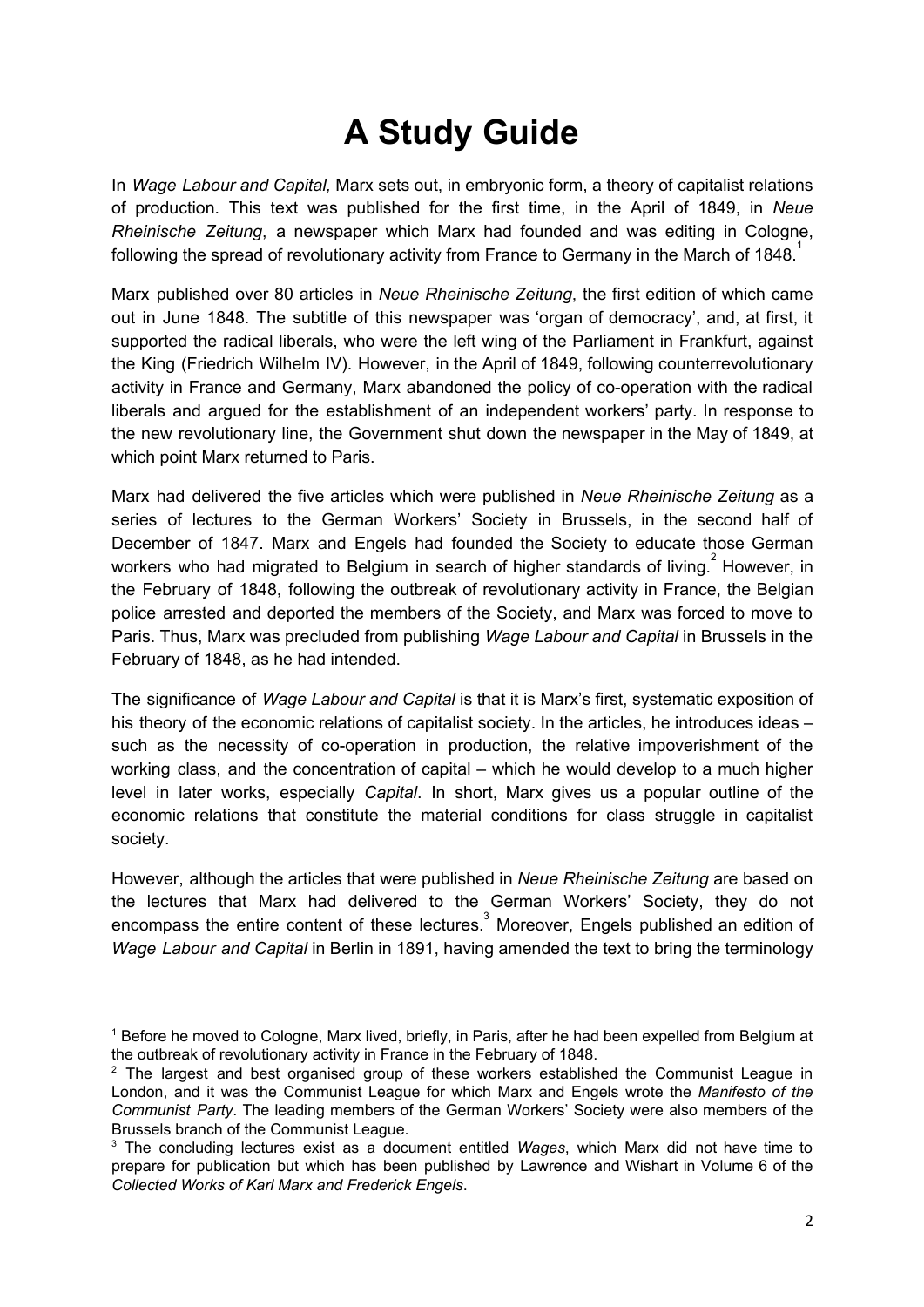into line with the development of Marx's thinking after 1849. In the introduction to this edition, Engels writes:

Marx, in the forties, had not yet completed his criticism of political economy. This was not done until toward the end of the fifties. Consequently, such of his writings as were published before the first instalment of his *Critique of Political Economy* was finished, deviate in some points from those written after 1859, and contain expressions and whole sentences which, viewed from the standpoint of later writings, appear inexact, and even incorrect.

Because Engels intended his edition to be used as propaganda among the workers, he altered the text of the original edition accordingly. He writes:

My alterations centre about one point. According to the original reading, the worker sells his *labour* for wages, which he receives from the capitalist; according to the present text, he sells his *labour-power*.

This distinction, between labour and labour power, is the foundation of what is known as Marx's labour theory of value; without it, it is impossible to understand the origin of surplus value and the laws of development of the capitalist system of production.

In this study guide, we follow the division of the original text that is found in the edition that Engels prepared for publication in 1891.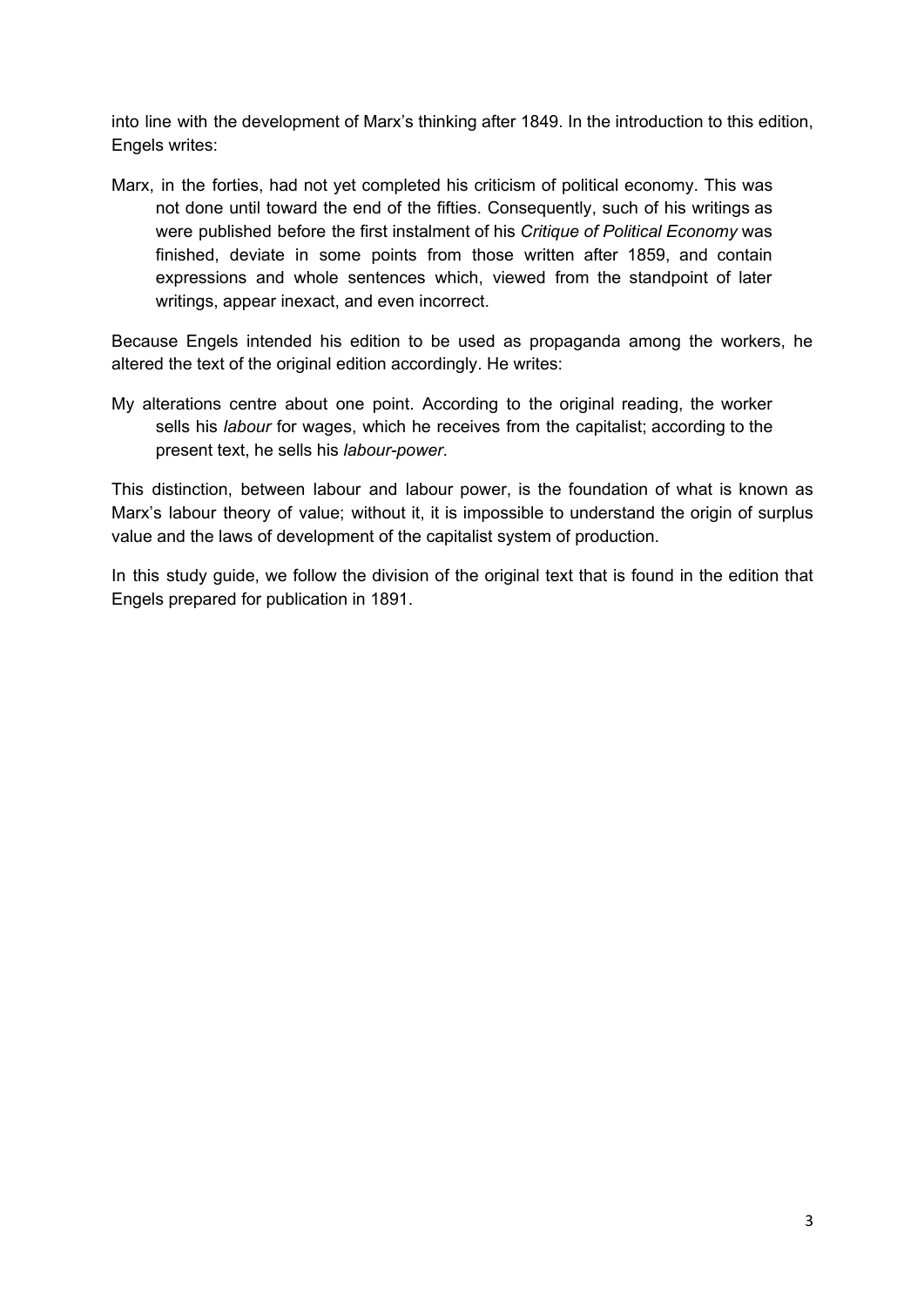## **Preliminary**

In the Preliminary, Marx sets out the aim of his work, which is to examine the economic relations of capitalist society and to explain, to the working class, 'the material basis of the present struggles between classes and nations.' Marx was compelled to do this, to remove the ignorance and clear up the confusion about economic relations that had been caused by 'socialist wonder-workers' and 'unrecognised political geniuses', as well as by 'patented defenders of existing conditions'.

Of course, combatting the influence of bourgeois economic thought on the consciousness of the working class is a task in which Marxists must still engage today.

## **I. What are wages? How are they determined?**

The common-sense understanding of the wage, Marx tells us, is that it is a sum of money which the capitalist pays to the labourer 'for a certain period of work or for a certain amount of work'. In the 19th century, this might have been weaving a yard of linen, if the labourer were paid by the piece, or it might have been weaving linen for a specific number of hours per day, if the labourer were paid by the hour. Herein lies a simple relation of exchange: the capitalist purchases labour with money, while the labourer sells labour for money; or so it seems because, in fact, the capitalist is buying and the labourer is selling, not labour – that is, a particular quantity of work to be done – but *labour power* – that is, a *capacity to work*. In the edition of 1891, Engels amends the original text to clarify this point:

But this is merely an illusion. What they [the workers] actually sell to the capitalist for money is their labour-power. This labour-power the capitalist buys for a day, a week, a month, etc. And after he has bought it, he uses it up by letting the worker labour during the stipulated time.

It appears, therefore, that the wage is equal to the value of the work done; and this understanding is expressed in the saying, that we still hear today, 'a fair day's work for a fair day's pay'.

By distinguishing between labour and labour power, Marx is distinguishing between the definite product of work, and the capacity to work..

Therefore, the wage is not equal to the value of the work that has been done, or labour, but is equal to the value of the capacity to work – of labour power. Because, under capitalism, labour power can be bought and sold, it is a commodity and thus has value in exchange – that is, it is equal to a certain amount of other commodities, for which it can be exchanged. Wages are the price of labour power.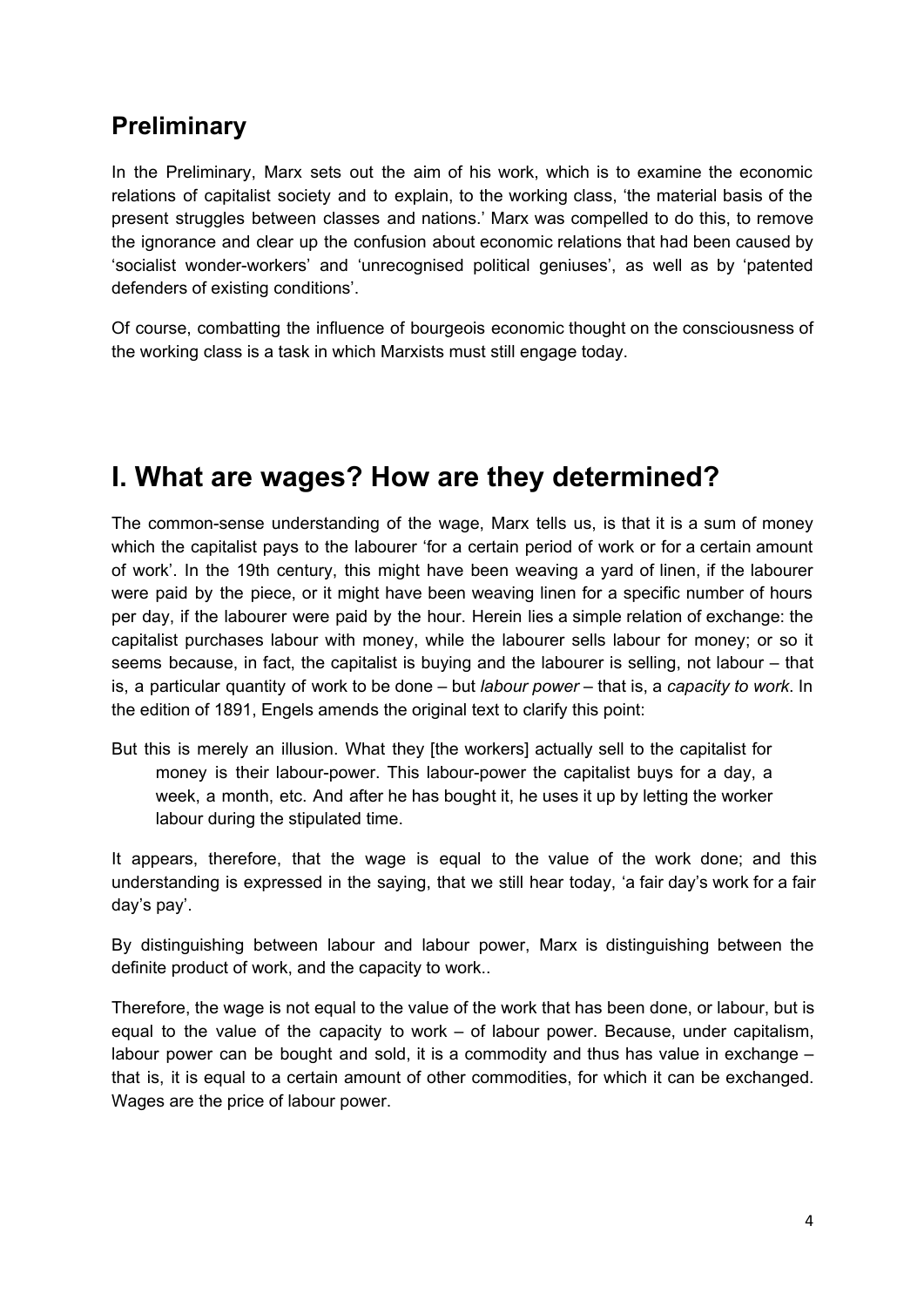The claim that the wage is equal to the value of work done is a central tenet of classical bourgeois economics. By distorting our understanding of economic reality, bourgeois economic thought conceals the exploitation of the wage labourer by the capitalist.

What all this implies, Marx tells us, is that '[w]ages … are not a share of the worker in the commodities produced by himself. Wages are that part of already existing commodities with which the capitalist buys a certain amount of productive labour-power.' Wages cannot be 'a share of the worker in the commodities produced' because the capitalist pays the wage, not with the money that will be received from selling the finished goods in the future, but with the money that has been received from selling goods in the past. The capitalist uses this money to buy, not only labour power but also raw materials (for example, cotton yarn) and instruments of labour (for example, the power loom). The labourer then works up the cotton yarn into a piece of cotton fabric, which is destined for sale; but whether or not the capitalist finds a buyer for the finished good and whether or not the capitalist sells it at a profit will depend on the prevailing conditions in the market.

Marx also tells us that, although labour power is a commodity, it is a special kind of commodity, when it is considered from the perspective of its use value (as Marx explains further in the first volume of *Capital*). Because capitalists are buying the capacity to work, they can control the length of its exercise. For example, by increasing the length of the working day, the capitalist increases the duration of the exercise of labour power and, in this way, increases the amount of surplus value that is produced (that part of the total value of a commodity which is beyond what is necessary for the labourer to survive, or the necessary value). In other words, labour power can be used to produce a value in exchange that is greater than its own exchange value.

In the final part, Marx reminds us that generalised commodification of labour power is unique to the capitalist system of production. For example, under the system of slavery, the whole person, not just their labour power, is the property of another person. As Marx puts it, a slave 'is a commodity that can pass from the hand of one owner to that of another. He himself is a commodity, but his labour-power is not his commodity.' By contrast, under the system of serfdom, the serf gives to the lord part of their labour power, in the form of either labour dues performed on the land over which the lord has possession or of produce of the land over which the serf has possession. Because, under serfdom, the serf is tied to the land, labour power cannot be a commodity. By contrast, under capitalism wage labourers are not tied to a particular master and are free to sell their labour power to the highest bidder. As Marx puts it, under capitalism

[t]he labourer belongs neither to an owner nor to the soil, but eight, ten, twelve, fifteen hours of his daily life belong to whomsoever buys them. The worker leaves the capitalist, to whom he has sold himself, as soon as he chooses, and the capitalist discharges him as often as he sees fit, as soon as he no longer gets any use, or not the required use, out of him.

Now, it is because wage-labourers are deprived of ownership of the means of production that they must sell their labour power to a capitalist, in order to survive. As Marx puts it, 'the worker, whose only source of income is the sale of his labour-power, cannot leave the whole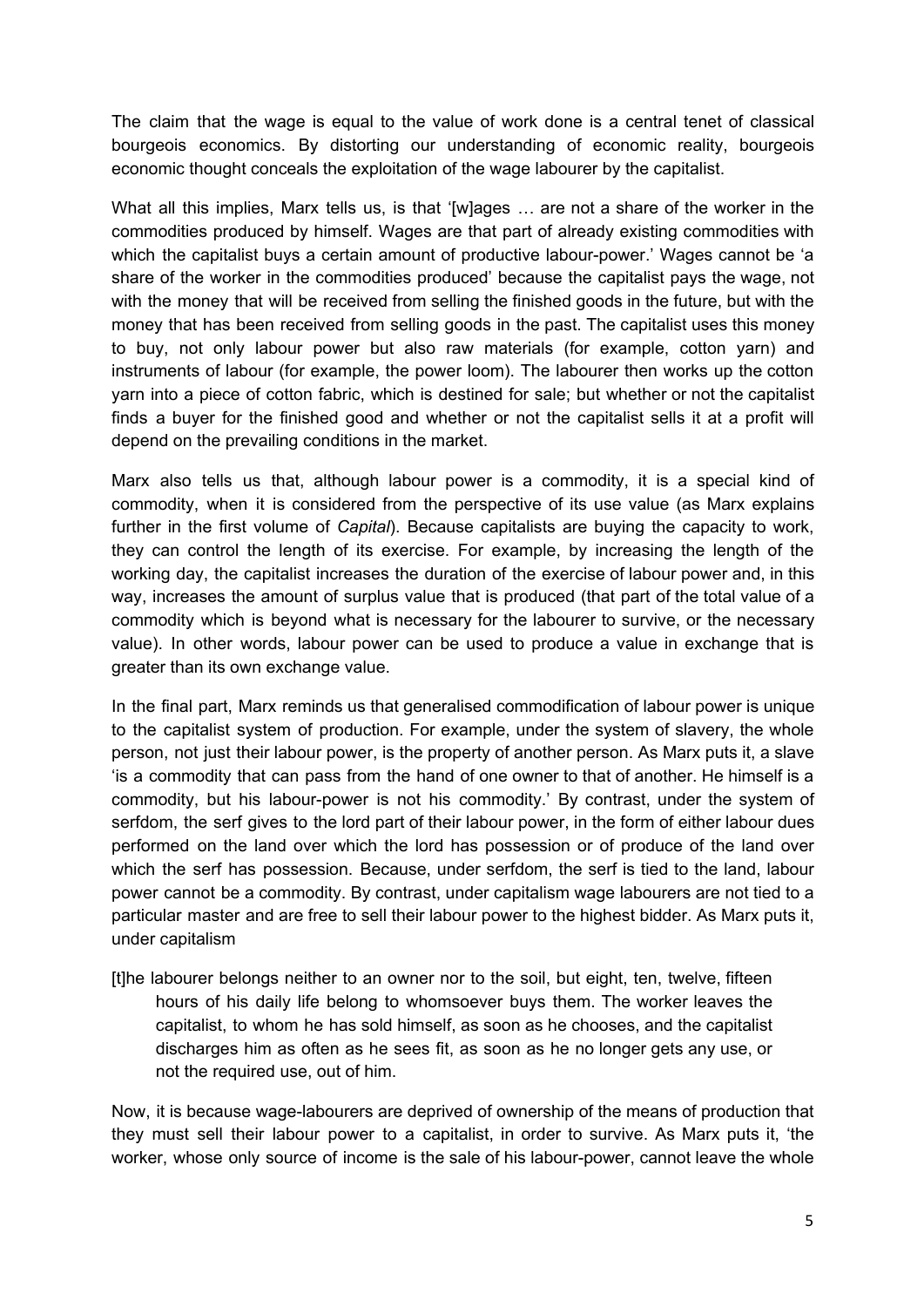class of buyers, i.e. the capitalist class, unless he gives up his own existence.' This situation has two implications.

- First, economic freedom for any wage labourer is limited by the fact that, although it is possible, in certain conditions, for wage labourers to move between capitalist employers, wage labourers, as a class, are chained to the class of capitalists – contrary to the doctrine of liberalism, which tells us that all men and women are equally free.
- Second, working becomes nothing more than a means to earning a living; that is, people who are forced by social circumstances to sell their labour power to survive are alienated. To be sure, in any society working fulfils a basic human need; but when people lose control over the means and product of labour and labour becomes simply a means to an end, they suffer a loss of fulfilment in life.

#### **Questions for Discussion**

- What is the wage the price of?
- What is the value of the wage?
- Why is it irrational to speak of the value of labour?
- What is the difference between labour and labour power and why is it important to distinguish
- between them?
- What is special about the use value of labour power?
- To what extent are wage-labourers free?
- In what ways are wage-labourers alienated

## **II. By what is the price of a commodity determined?**

Having argued that the wage is the price of labour power, Marx considers what determines this price. Because labour power is a commodity, Marx begins by explaining how the price of commodities, in general, are determined. He argues that it is determined in the market, through the mechanism of competition.

Marx tells us that competition has three dimensions.

- The first dimension is that of competition among sellers, each of whom attempts to sell their product the most cheaply, to secure the largest share of the market and in the hope of driving other sellers out of business. Hence, competition among sellers has a tendency to depress the price of commodities.
- The second dimension is that of competition among buyers, the effect of which is a tendency for the price of commodities offered for sale to increase. The price tends to increase because each buyer is compelled to outbid all other buyers, to gain possession of the desired commodity.
- The third dimension is that of competition 'between the buyers and the sellers' such that buyers 'wish to purchase as cheaply as possible', whereas sellers wish 'to sell as dearly as possible.' The actual outcome depends on the relative strength of the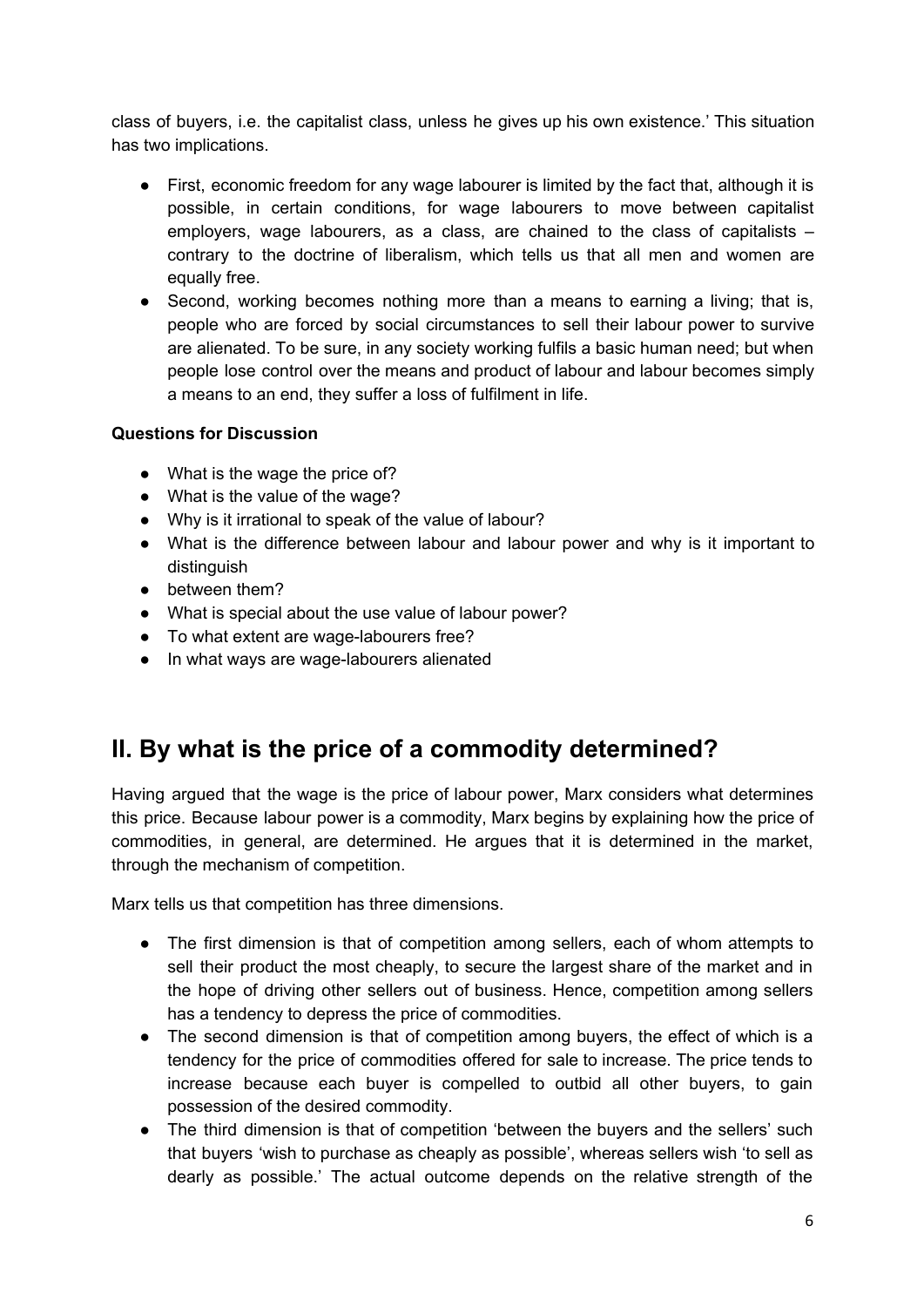forces of demand and supply. If demand is greater than the supply, the price will tend to increase; conversely, if supply is greater than the demand, the price will tend to decrease.

Marx summarises these three dimensions using a military analogy:

Industry leads two great armies into the field against each other, and each of these again is engaged in a battle among its own troops in its own ranks. The army among whose troops there is less fighting, carries off the victory over the opposing host.

Having argued that the price of a commodity is determined through the interaction of the forces of demand and supply, Marx asks what determines the supply of a commodity. His answer is that this is determined by the cost of its production, which is measured by the labour time that is necessary to produce it. Marx argues that the price of the commodity fluctuates around this cost, according to the interaction of the forces of demand and supply.

- If the price of a commodity rises above the cost of its production, because demand exceeds the supply, this is an indication that more than average profit is being made. Therefore, capital will flow out of less profitable sectors of industry and into that sector which is more profitable, until the increase in production, and thus supply, brings the price of the commodity below the cost of its production.
- Conversely, if the price of a commodity falls below the cost of its production, because supply exceeds the demand, this is an indication that less than average profit is being made. Therefore, capital will flow out of that sector which is less profitable and into sectors of industry which are more profitable, until the decrease in production, and thus supply, brings the price of the commodity above the cost of its production.

Therefore, the price of any commodity 'stands always above or below the cost of production'; and, when we look at price fluctuations within a particular sector of industry over time, we find that increases in price are compensated by decreases in price so that, on average, the price is equal to the cost of production.

Moreover, accompanying the fluctuations in the prices of commodities is 'industrial anarchy': the construction and destruction of different sectors of industry, in accordance with the inflows and outflows of capital.

#### **Questions for discussion**

- What determines the price of a commodity?
- What determines the supply of a commodity?
- What determines the cost of producing a commodity?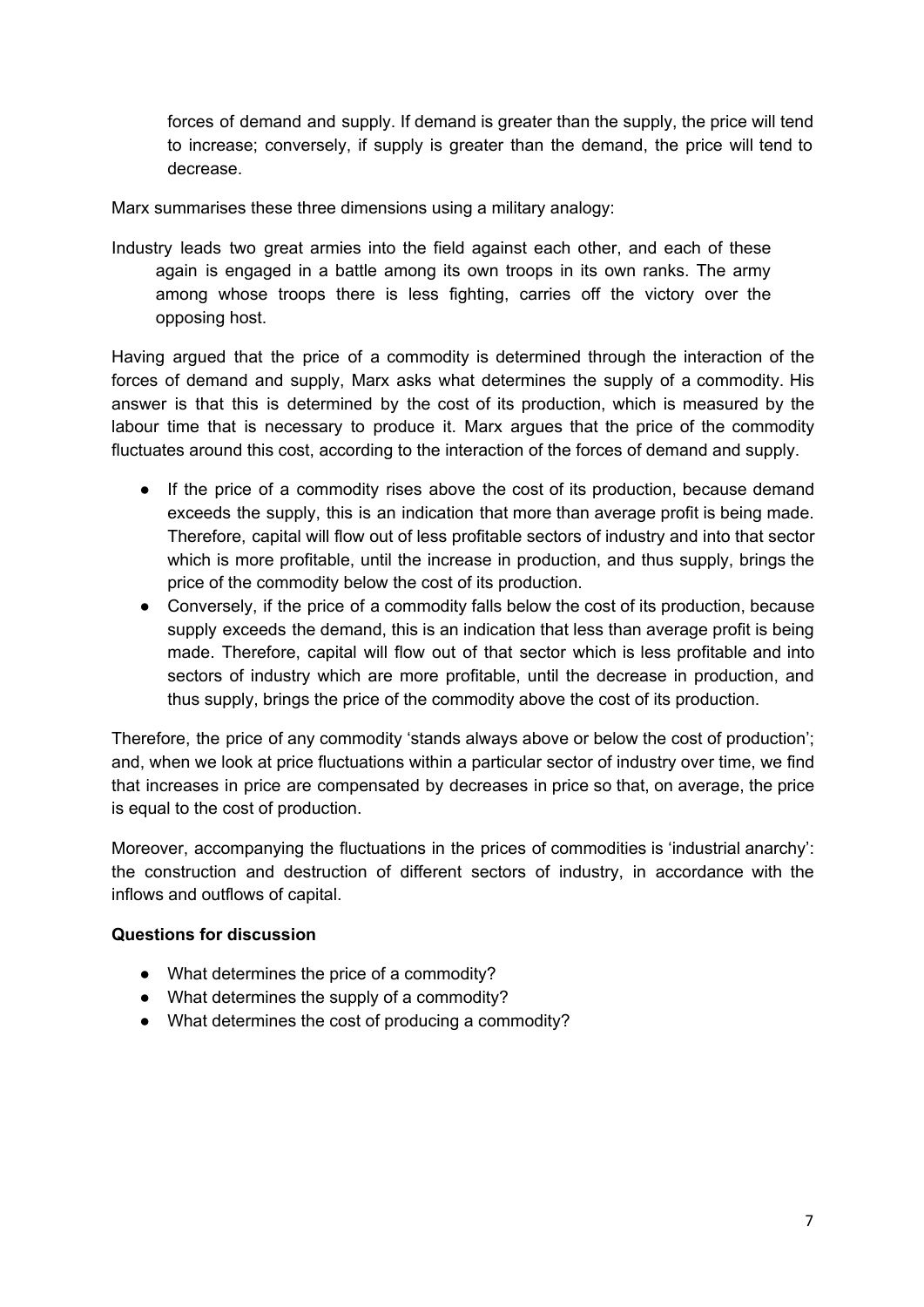### **III. By what are wages determined?**

Having explained the determination of the price of commodities in general, Marx considers the determination of the price of labour power. Because, under capitalism, labour power is a type of commodity, its price is determined in the way that the prices of all other types of commodity are determined. Hence, the fluctuations in the price of labour power (which the classical political economists called the market price of labour power) around the cost of its production are determined by competition between the buyers of labour power, the class of capitalists, and the sellers of labour power, the class of wage labourers; while the cost of production of labour power (which the classical political economists called the natural price of labour power) is the labour time that is necessary to produce it.

Marx argues that the cost of production of labour power is the cost of

- subsistence that is, of maintaining (or keeping alive) an existing worker
- educating and training workers, so that workers have the appropriate level of knowledge and skill
- replenishing the supply of workers, or reproducing the labour force, because, over time, workers become worn out through the extended use of their labour power and must be replaced.

On average, therefore, the wage is equal to the cost of sustaining, training and reproducing a worker. This is what Marx calls the 'minimum wage', which applies to the class of wage-labourers, given the fluctuations of wages above and below the cost of production of labour power.

#### **Questions for discussion**

- What determines the price of labour power?
- What determines the cost of producing labour power?

#### **IV. The nature and growth of capital**

Having explained the laws which govern the prices of commodities, Marx considers the nature of capital. He argues that, contrary to the doctrine of bourgeois economics, capital is not just a raw material, a tool or a means of subsistence; rather, raw materials, tools and means of subsistence become capital within certain social relations: the relations of production. A spinning jenny, for example, is capital only when it is part of such relations; outside of them, it is nothing but a machine for spinning cotton.

However, a spinning jenny cannot become capital within any kind of relations of production because capital is a specific type of *social property*: the power to generate exchange value through the preservation and multiplication of existing exchange value. What this means is that the spinning jenny becomes capital only within *capitalist* relations of production. Under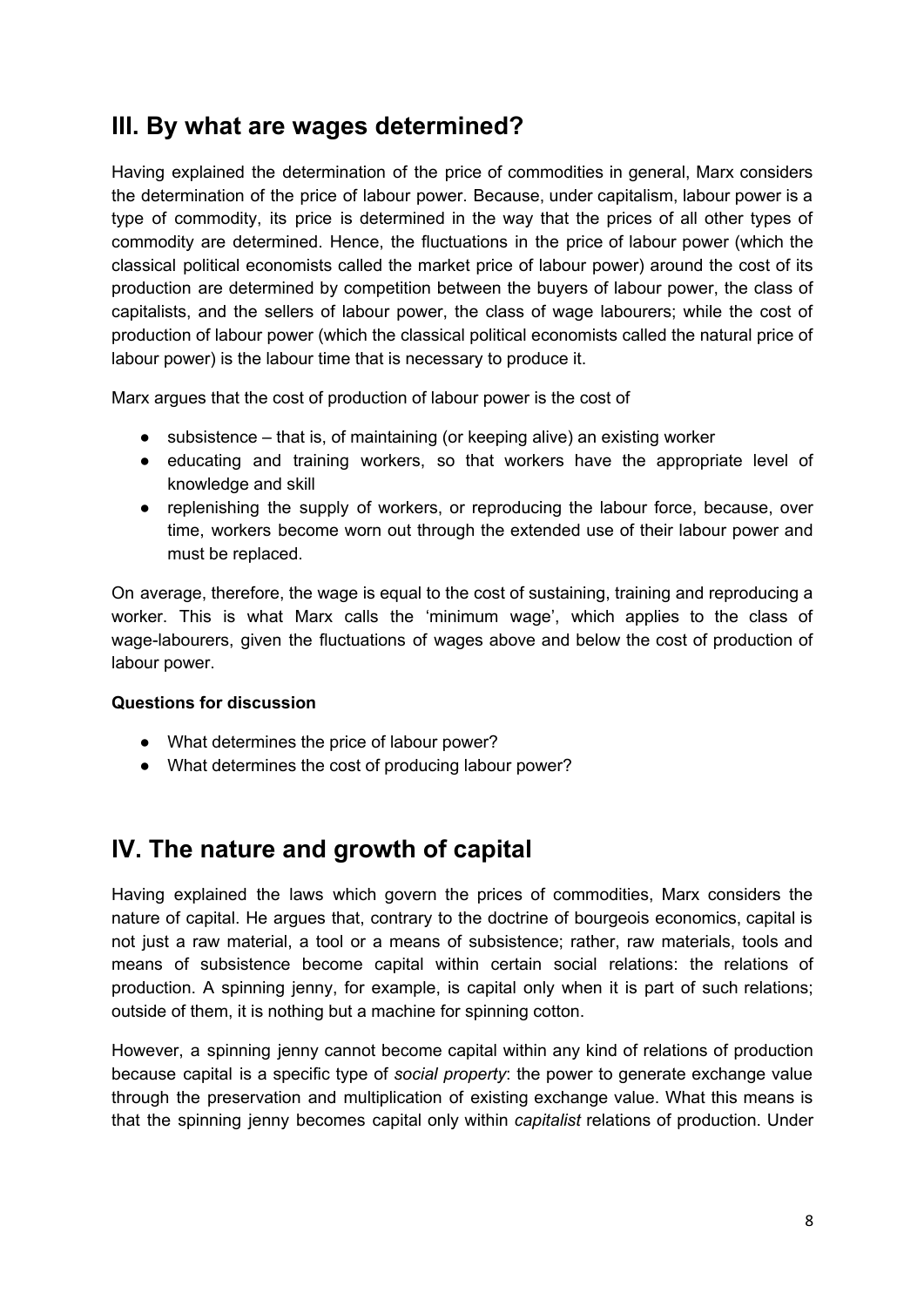feudalism, by contrast, a spinning jenny would not be capital precisely because feudal relations of production are not the same as capitalist relations of production.

The existence of capital, therefore, depends, not only on the existence of means of production (raw materials and instruments of labour) but also on the existence of a class of wage-labourers – that is, a class of persons who have been deprived of ownership of the means of production and who, in consequence, must sell their labour power to survive.

Finally, Marx draws our attention to the correspondence between the nature of the relations of production and the character of the means of production of a given society. He writes:

the social relations of production are altered, transformed, with the change and development of the material means of production, of the forces of production. The relations of production in their totality constitute what is called the social relations, society, and, moreover, a society at a definite stage of historical development, a society with peculiar, distinctive characteristics. Ancient society, feudal society, bourgeois (or capitalist) society, are such totalities of relations of production, each of which denotes a particular stage of development in the history of mankind.

In other words, it is not an accident that feudal society is a predominantly agricultural society, and that capitalist society is a predominantly industrial society; that is to say, there is a necessary connection, in feudal society, between primitive, self-sufficient production and feudal relations of production just as there is a necessary connection, in capitalist society, between mechanised, mass production for the market and capitalist relations of production.

#### **Questions for discussion**

- What is capital?
- On what does the existence of capital depend?
- Why was feudal society predominantly agricultural?
- Why is capitalist society predominantly industrial?

## **V. Relation of wage-labour to capital**

In this section, Marx examines the nature of the relation between the wage-labourer and the capitalist.

For production to be possible, an exchange must occur between the capitalist and the wage-labourer. The capitalists must exchange a portion of their capital for labour power, while wage-labourers must exchange control over their labour power for means of subsistence.

In exercising their labour power under the control of the capitalist, the wage-labourers turn raw materials into commodities and, in this way, they add extra value to those raw materials; as Marx puts it, the wage-labourer 'gives to the accumulated labour a greater value than it previously possessed.' If the capitalists sell the commodity at a price which exceeds the cost of its production, they get back, not only the value of the raw materials and labour power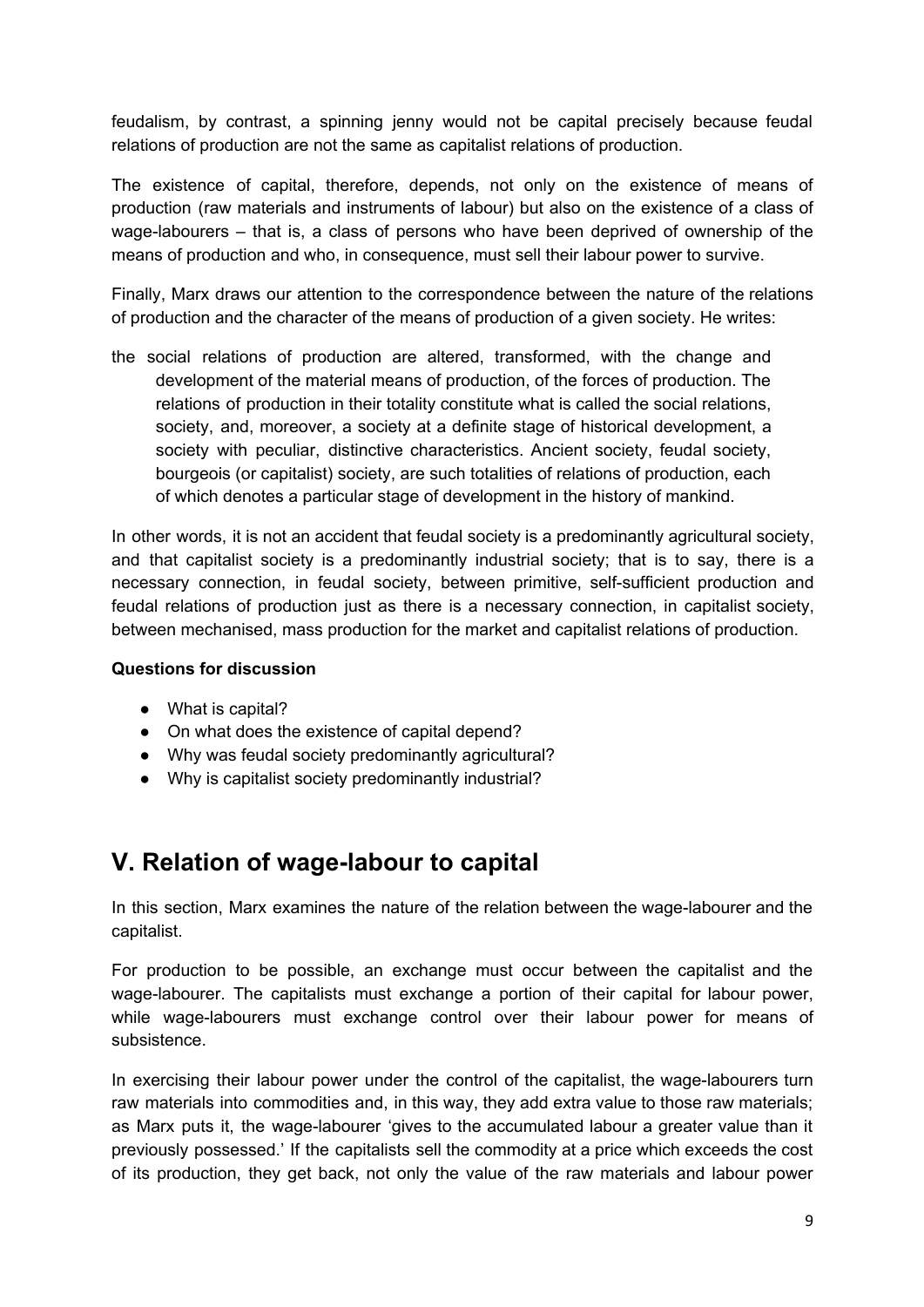consumed, and the depreciation of the instruments of labour, but also a profit. In this way, capitalists increase the amount of capital at their disposal. By contrast, all the wage-labourers can do is to consume the means of subsistence that they receive from the capitalist. They must do this if they are to survive; but they must also replace the commodities which they have consumed by working for the capitalist once again.

What this means is that the social positions of capitalist and wage-labourer are interconnected: that is, the one cannot exist without the other. The capitalists would not be able to make a profit, unless there were a class of people willing to sell to them their labour power, while the wage-labourers would not be able to survive, unless they were able to exchange control over their labour power for means of subsistence. In the words of Marx:

Capital therefore presupposes wage-labour; wage-labour presupposes capital. They condition each other; each brings the other into existence.

The existential interdependence of capitalist and wage-labourer, Marx tells us, is the basis for the claim, which bourgeois economists make, that the material interests of capitalists and wage-labourers are the same. However, bourgeois economists overlook the fact that it is the capitalists, not the wage-labourers, who enrich themselves, when they exploit labour power, and that, because wage-labourers have been deprived of ownership of the means of production, they do not own, and therefore do not control, the wealth that they produce. Moreover, through exploiting more and more labour power, Marx tells us, capitalists increase the size of their capital  $-$  that is, their power to produce  $-$  and thereby increase their domination of the class of wage-labourers. Hence, despite the increase in the price of labour power that accompanies the expansion of capital, the class of wage-labourers becomes relatively impoverished; and wage-labourers will become even worse off, if the currency depreciates or the price of necessities increases, because, in both cases, the wage-labourers' real wage – the amount of commodities which can be commanded in exchange for the nominal wage (the monetary expression of the value of their labour power) – falls.

#### **Questions for discussion**

- What is the nature of the relation between the capitalist and the wage-labourer?
- Do the interests of capitalists and wage labourers ever coincide?

## **VI. The general law that determines the rise and fall of wages and profits**

The core idea that Marx advances in this section is that the shares of profits and wages in the new value that the wage-labourer produces are *inversely* related. What this means is that, if real wages increase, in consequence of an increase in the demand for labour power by the capitalists, but profits increase by a larger amount, wages will increase absolutely but will decrease *relatively*.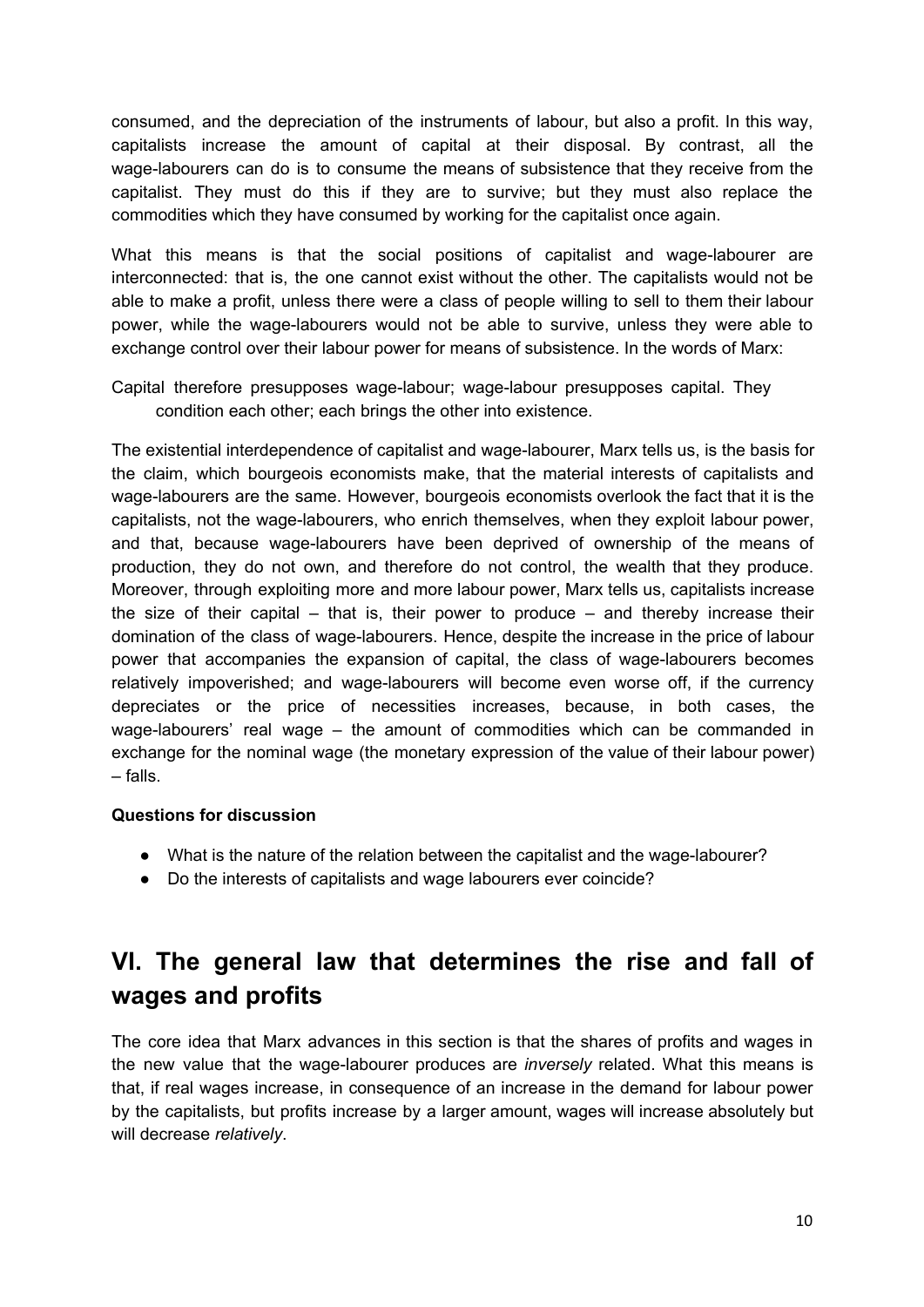#### **Questions for discussion**

- What is surplus value?
- Why are wages and profits inversely related?
- What is the difference between surplus value and profit?

## **VII. The interests of capital and wage-labour are diametrically opposed: effect of growth of productive capital on wages**

In this section, Marx argues that a faster increase in profits has to come at the price of a slower increase in wages, so that the *relative* position of the wage-labourer must deteriorate – that is, the degree of material inequality between the capitalist and the wage-labourer must increase.

What this means is that, as capitalism develops, the dialectical relation of capitalist to wage-labourer becomes contradictory. It is a dialectical relation because the social positions of capitalist and wage-labourer are simultaneously distinct from, yet connected to, one another; and it becomes contradictory, because, as wealth is distributed more and more unequally and as the domination of wage-labourers by the capitalists increases, the two classes develop *opposing* interests. This dialectical contradiction is the basis for the antagonism, conflict and struggles (both overt and covert) that develop between the two main classes in capitalist society; and it can only be resolved through revolutionary change, wherein the rule of the minority in society – the class of capitalists – is replaced by the rule of the majority – the class of wage-labourers.

#### **Questions for discussion**

- Why does the material position of the wage-labourer deteriorate in relation to the material position of the capitalist?
- What is the consequence of the relative deterioration of the material position of the wage-labourers?

## **VIII. In what manner does the growth of productive capital affect wages?**

In this section, Marx considers the effect, on wages, of increasing competition among capitalists. As the number of capitalist enterprises increases, so does the intensity of the competition between them. Hence, to survive, each enterprise has to increase its share of the market by selling at a price below that of its competitors. But to sell more cheaply, it is necessary to reduce the cost of production, or what is the same thing, to increase the productive power of labour.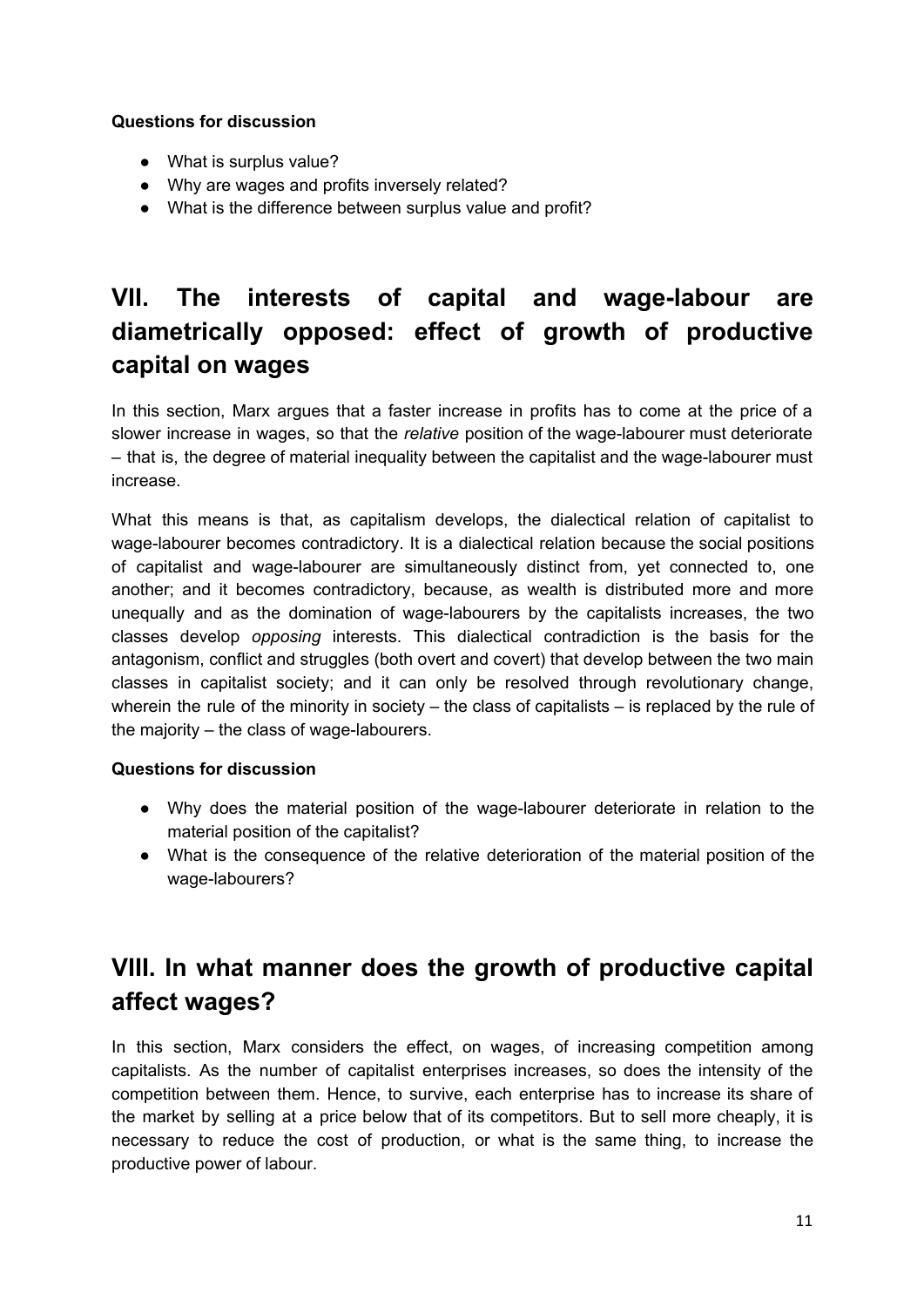The productive power of labour can be increased, Marx tells us, by replacing labour power with machines and by extending the division of labour. To the extent that the capitalist enterprise is successful in reducing the cost of production by these means, it will be able to sell at a price just below that of its competitors and thereby capture a larger share of the market. Note that

- capturing a larger share of the market is a necessity, if the capitalist is to be compensated adequately for selling at the lower price and is to remain strong enough to repeat this process and stay in business;
- repeating the process is a necessity because, once competitors catch on and reduce their costs of production by the same means, the average price of the commodity over which they are competing will fall.

In short, to avoid ruin, each capitalist enterprise is forced to sub-divide and mechanise the labour process continually so that with increasing productivity comes the continual transformation of the means of production.

We can now understand why capitalist enterprises fight each other in the courts over patent rights, because this is a way of holding off the threat of competition and protecting market share; and we can also understand why capitalist states fight wars, because this is a way of expanding the size of the market for capitalist enterprises and thereby enabling them to realise the value of what they produce on a mass scale.

To the extent, though, that the commodities whose price is falling, in line with the fall in the cost of production, are necessary goods and services, the real wages of the labourers will increase, other things being equal. This is because workers' have stayed the same, whilst the price of things they buy has decreased.

#### **Questions for discussion**

- How can capitalists increase their share of the market?
- What is the consequence, for the wages of the labourers, of an increase in productivity?

## **IX. Effect of capitalist competition on the capitalist class, the middle class and the working class**

In the final section, Marx considers, further, the effect on wages of the concentration of capital. The effect of the increase in the division of labour and of the mechanisation of the labour process, for example, is an increase in the degree of competition among unskilled wage-labourers. This is because, as the labour force is continually sub-divided and as skilled workers are continually replaced by machines

● the demand for skilled labour power decreases, in relation to the demand for unskilled labour power